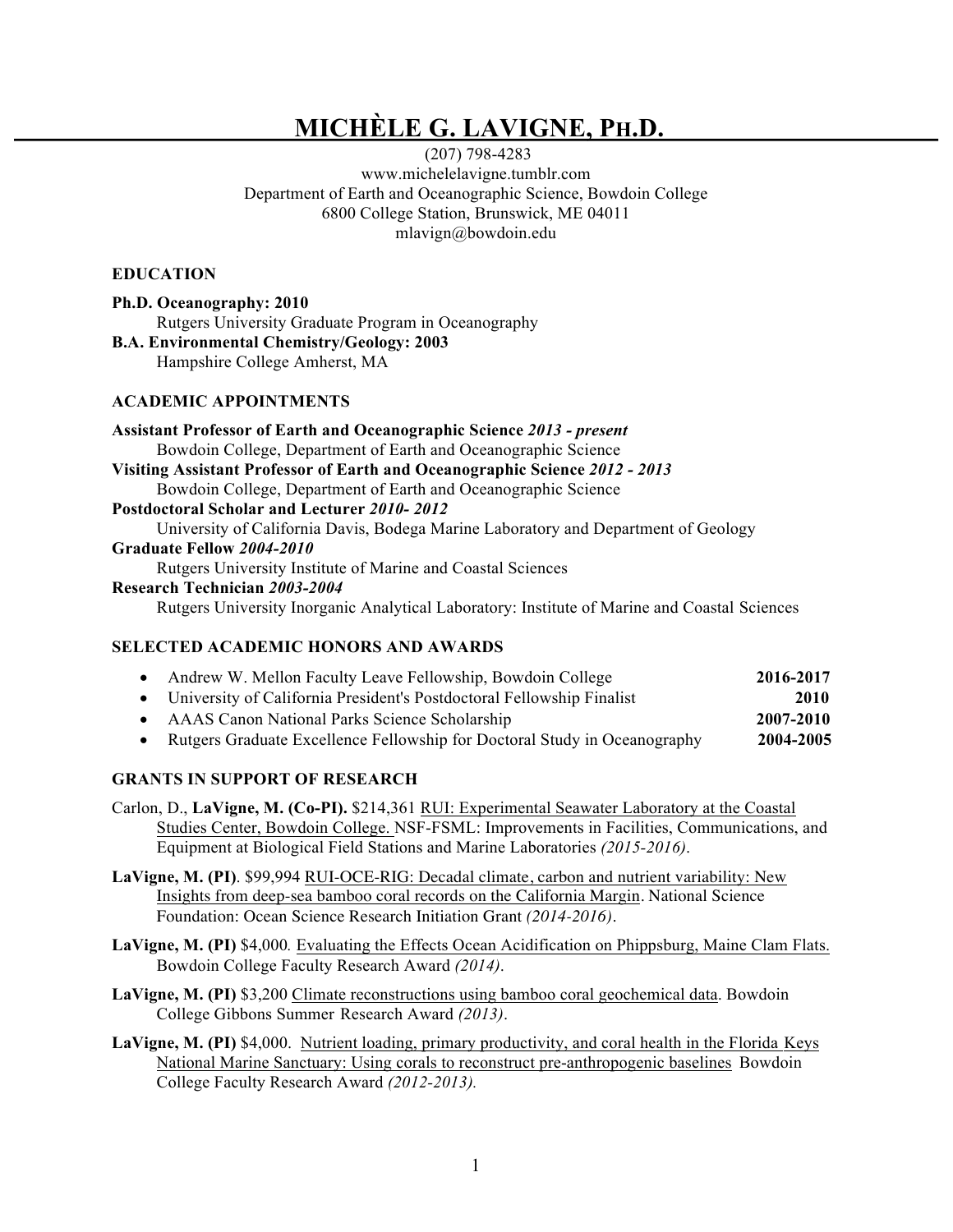- **LaVigne, M. (PI)** \$80,000, Reconstructing Nutrient Histories of Biscayne and Dry Tortugas National Park Coral Reef Environments From the Geochemistry of Coral Skeletons. AAAS/Canon National Parks Science Scholarship *(2007-2010).*
- Sherrell, R. M. (in support of Ph.D. research: **M. LaVigne** contributed to writing and preparing the proposal) \$430,947, A Coral Skeleton P/Ca Proxy for Surface Ocean Phosphate: Testing and calibration. NSF: Chemical Oceanography *(2008-2011).*
- Sherrell, R. M. (in support of Ph.D. research: **M. LaVigne** contributed to writing and preparing the proposal) \$100,000, Development and Application of a Direct Coral Proxy for Surface Water Phosphate in the Paleo-Ocean. American Chemical Society: Petroleum Research Fund. *(2008- 2010).*

#### **PEER-REVIEWED PUBLICATIONS \* denotes undergraduate student author**

- \*Freiberger, M. ('16), \*Miller, H. ('17), Hill, T., McNichol, A., Lardie, M., **LaVigne, M.**, *(in prep)* Growth Rate Nonlinearity in Bamboo Corals. *For submission to: Deep-Sea Research.*
- \*Serrato Marks, G., **LaVigne, M.**, Hill, T., Sauthoff, W., Guilderson, T., Roark, E., Dunbar, R. *(submitted)* Ba/Ca ratios in North Pacific bamboo corals record changes in intermediate water chemistry. *Paleoceanography.*
- Dassié, E., DeLong, K., Kilbourne, H., Williams, B., Abram, N., Brenner, L., Brahmi, C., Cobb, K., Corrège, T., Dissard, D., Emile-Geay, J., Evangelista, H., Evans, M., Farmer, J., Felis, T., Gagan, M., Gillikin, D., Goodkin, N., Khodri, M., Lavagnino, A.C., **LaVigne, M.**, Lazareth, C., Linsley, B., Lough, J., McGregor, H., Nurhati, I., Ouellette, G., Perrin, L., Raymo, M., Rosenheim, B., Sanstrom, M., Schöne, B., Sifeddine, A., Stevenson, S., Thompson, D., Waite, A., Wanamaker, A., Wu, H. *(accepted)* Save our Marine Annually-Resolved Proxy Archives (MARPA)! *Eos.*
- **LaVigne, M**., Grottoli, A., Palardy, J., Sherrell, R. (2016) Multi-colony calibrations of coral Ba/Ca with a contemporaneous *in situ* seawater barium record*. Geochimica et Cosmochimica Acta 179, 203-216.*
- Hofmann G., Evans T., Kelly M., Padilla-Gamiño J., Blanchette C., Washburn L., Chan F., McManus M., Menge B., Gaylord B., Hill T., Sanford E., **LaVigne M.**, Rose J., Kapsenberg L., Dutton J., (2014) Exploring local adaptation and the ocean acidification seascape – Studies in the California Current Large Marine Ecosystem. *Biogeosciences 11, 1053-1064.*
- **LaVigne, M.,** Nurhati, I., Cobb, K., McGregor, H., Sinclair, D., Sherrell, R. (2013) ENSO-driven nutrient variability recorded by central equatorial Pacific corals. *Geophysical Research Letters 40, 1-6. Highlighted in: American Geophysical Union Research Spotlight:* GRL, EOS
- Pespeni M., Palumbi S., Sanford E., Gaylord B., Hill T.M., Hosfelt J., **LaVigne M.,** Lenz E., Russell A.D., Young M. (2013) Evolutionary change during experimental ocean acidification. *Proceedings of the National Academy of Sciences* **110,** 6937-6942.
- **LaVigne, M.**, Hill, T.M., Sanford, E., Gaylord, B. Russell, A.D., Lenz, E.A., Hosfelt, J.D., Young, M.K. (2013) The elemental composition of purple sea urchin (*Strongylocentrotus purpuratus)* calcite and potential effects of  $pCO_2$  during early life stages. *Biogeosciences* 10, 3465-3477.
- Hill, T.M., **LaVigne, M.,** Spero, H.J., Guilderson, T.P., Gaylord, B., Clague, D. (2012) Variations in seawater Sr/Ca recorded in deep-sea bamboo corals. *Paleoceanography,* **27**, PA 3202.
- **LaVigne, M.,** Hill, T.M, Spero, H.J., Guilderson, T.P. (2011) Bamboo coral Ba/Ca: Calibration of a new deep ocean refractory nutrient proxy*. Earth and Planetary Science Letters,* **312**, 506-515.
- Hill, T.M., Spero, H.J., Guilderson, T., **LaVigne, M.**, Clague, D., Macalello, S., Jang, N. (2011)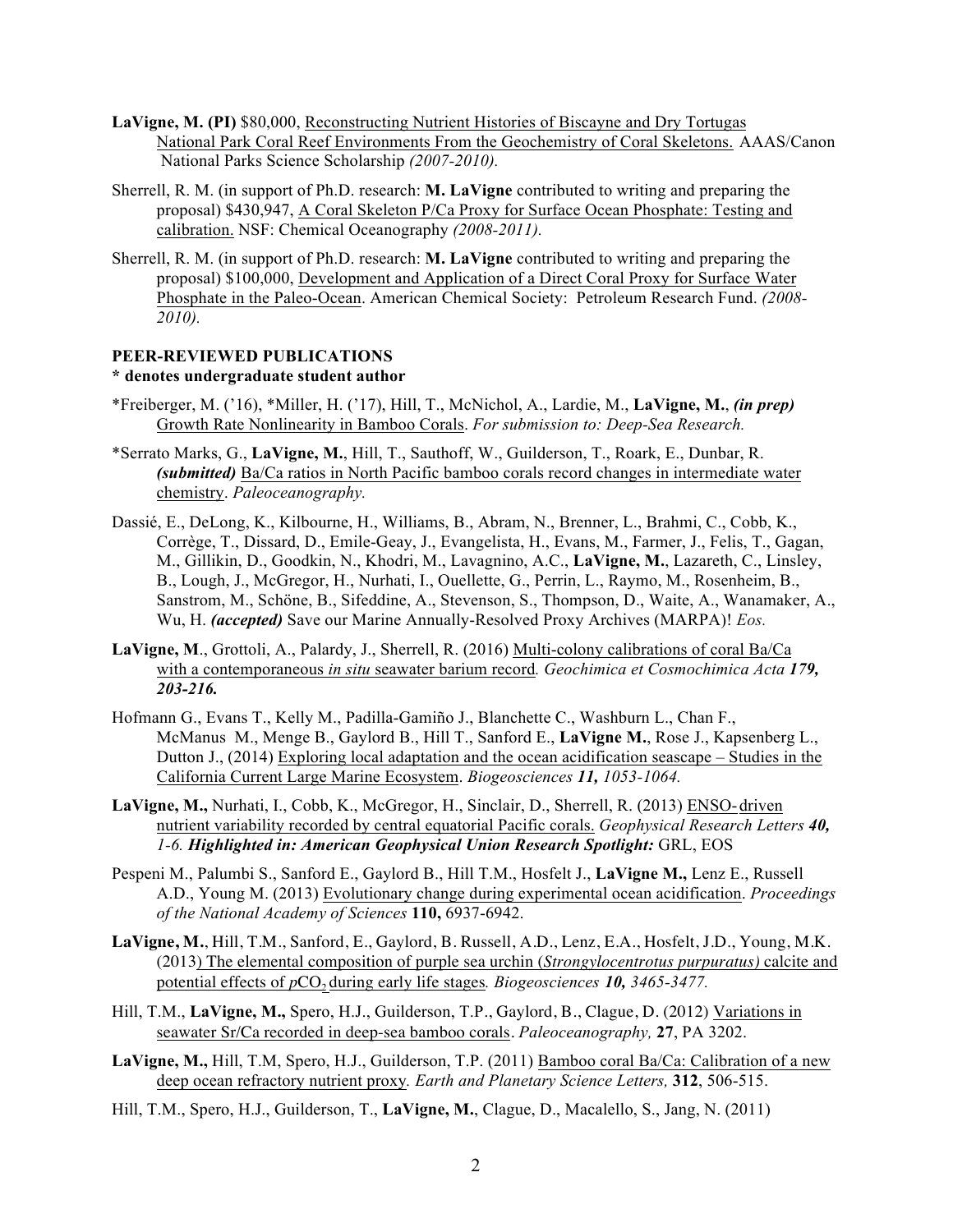Temperature and vital effect controls on Bamboo coral (*Isididae*) isotope geochemistry: A test of the "lines method". *Geochemistry, Geophysics, Geosystems,* **12,** Q04008

- Anagnostou, E., Sherrell, R. M., Gagnon, A., **LaVigne, M.,** Field, M. P., McDonough, W. (2011) Seawater nutrient and carbonate ion concentrations recorded as P/Ca, Ba/Ca, and U/Ca in the deepsea coral *D. dianthus*. *Geochimica et Cosmochimica Acta* **75**, 2529-2543
- **LaVigne, M**., Matthews, K. A., Grottoli, A. G., Cobb, K. M., Cabioch, G., Sherrell, R. (2010) Coral skeleton P/Ca proxy: multi-colony calibration with a contemporaneous seawater phosphate record. *Geochimica et Cosmochimica Acta* **74,** 1282-1293.
- **LaVigne, M**., Field, M. P., Anagnostou, E. Grottoli, A, G., Wellington, G., Sherrell, R. M., (2008) Skeletal P/Ca tracks upwelling in Gulf of Panamá coral: Evidence for a new seawater phosphate proxy. *Geophysical Research Letters* **35**, L05604. *Highlighted in: Science* Editor's Choice 21 March 2008: vol. 319 p.1590 *American Geophysical Union Journal Highlight:* GRL, EOS
- Helman, Y. Natale, F. Sherrell, R. **LaVigne, M**. Starovoytov, V., Gorbunov, M. Y., and Falkowski, P. G. (2008) Extracellular matrix production and calcium carbonate precipitation by coral cells *in vitro. Proceedings of the National Academy of Sciences* **105,** 54-58.
- Field, M. P., **LaVigne, M**., Murphy, K. R., Ruiz, G. M., Sherrell, R. M. (2007) Direct determination of P, V, Mn, As, Mo, Ba and U in seawater by SF-ICP-MS. *Journal of Analytical Atomic Spectrometry* **22**, 1145-1151*.*
- Draxler, A.F.J. Sherrell, R.M. Wieczorek, D. **LaVigne, M.** and Paulson, A.J. (2005) Manganese concentration in lobster (*Homarus Americanus)* gills as an index of exposure to reducing conditions in western Long Island Sound. *Journal of Shellfish Research* **24**, 815-820.

#### **INVITED SEMINARS**

- **Global Change Biology Gordon Research Seminar: 17 July 2016** "*Past and Present: The Use of Biogeochemical Proxies to Assess Ocean Change and Biological Effects"*
- **Kennebec Estuary Land Trust Fall Lecture Series: 18 November 2015** (talk given by me and the students enrolled in my *Marine Biogeochemistry* course (EOS 2525)): *"Investigating Ocean Acidification on Maine Clam Flats Through Undergraduate Research"*
- **Society for Women in Marine Science (MIT/WHOI Joint Program):** *10 October 2015 "Developing an Oceanography Research Program at a Liberal Arts College"*
- **Bigelow Laboratory for Ocean Sciences:** *11 May 2015 "Linking Ocean Nutrient Dynamics to Climate using Geochemical Coral Proxies"*
- **Phippsburg Shellfish Commission:** *23 May 2015 "Investigating Ocean Acidification on Phippsburg Clam Flats"*
- **Maine Maritime Academy, Department of Ocean Studies:** *11 Nov. 2014 "Investigating Ocean Acidification on Maine's Clam Flats Through Undergraduate Research"*
- **Tufts University, Department of Earth and Ocean Sciences:** *26 Nov. 2012 "Climate Clues from Coral Reefs"*
- **William Paterson University, Department of Environmental Science:** *29 Feb. 2012 "Climate Clues from Coral Reefs"*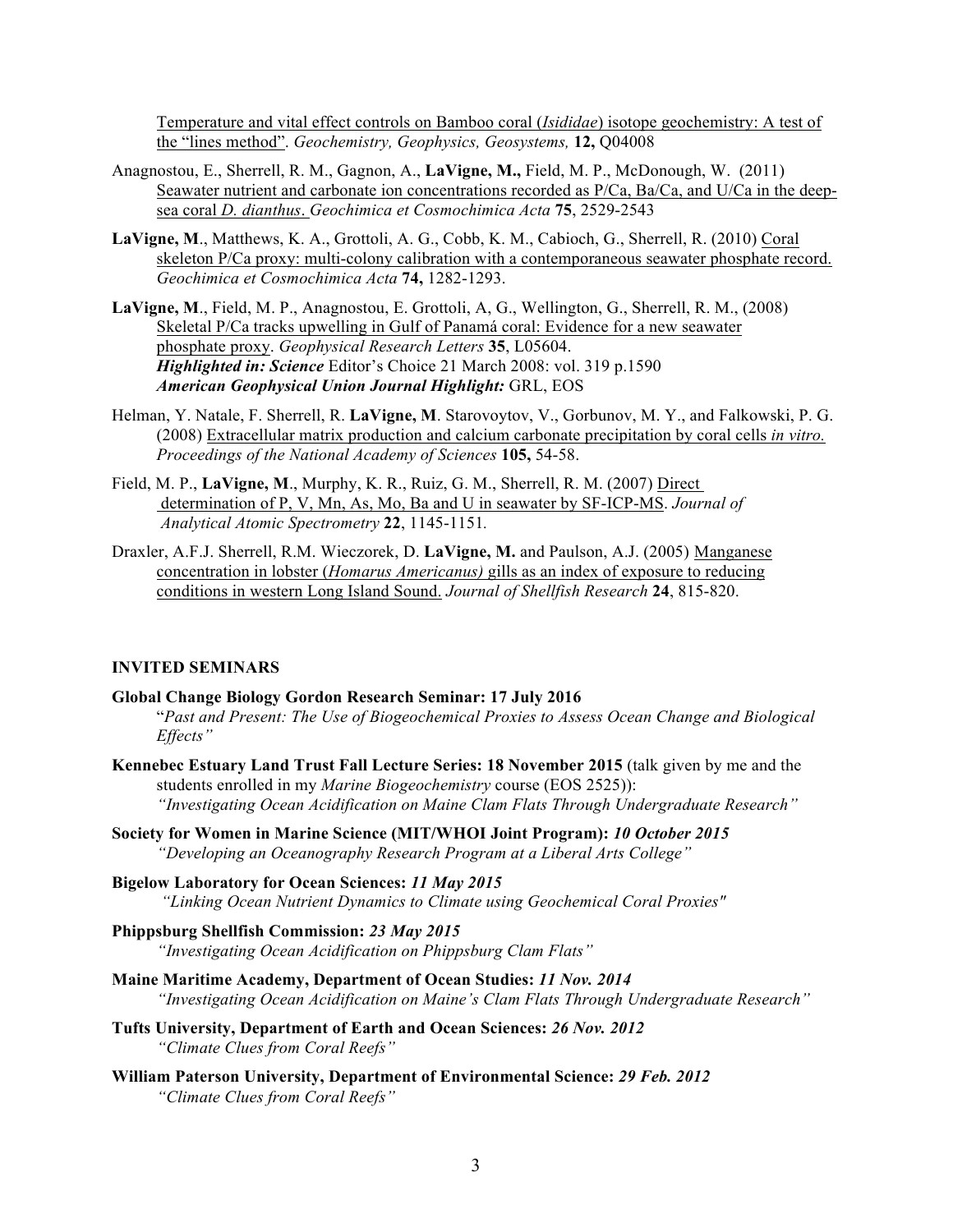- **Adelphi University, Environmental Studies Program:** *2 Feb. 2012 "Climate Clues from Coral Reefs"*
- **UC Davis, Bodega Marine Laboratory:** *17 Aug. 2011 "Climate Clues from Deep-Sea Bamboo Corals"*
- **Mills College Environmental Sciences Seminar Series:** *14 April 2011 "Using Corals as Climate Archives"*
- **San Francisco State University, Department of Geosciences:** *15 March 2011 "Linking Pacific Ocean Nutrient Dynamics to Climate with Geochemical Proxies from Corals"*
- **UC Santa Cruz, Ocean Sciences Department Seminar Series:** *27 October 2010 "Coral records of reduced nutrient availability in central equatorial Pacific surface waters during the 1980's"*
- **Distinguished Guest Lecturer: Department of Earth & Environmental Sciences, University of the Pacific:** *6 Oct. 2010 "Unraveling Past Ocean Biogeochemistry With Novel Proxies from Corals"*

#### **RECENT PROFESSIONAL MEETINGS & ABSTRACTS**

#### **(Past 3 years; \* denotes undergraduate student author and presenter)**

- LaVigne, M., \*Freiberger, M., \*Serrato Marks, G., \*Miller, H., Hill, T.M., McNichol, A., Lardie Gaylord, M. (September 2016) Growth Rate Nonlinearity in Bamboo Corals: Implications for Intermediate Ocean Proxy Reconstructions. International Deep Sea Coral Symposium, Boston, MA. *\*Received Best Early Career Poster Award\**
- **LaVigne, M.**, DeLong, K., (June 2016) Annual seawater barium cycles recorded by scleractinian corals. International Sclerochronology Conference, Portland, ME.
- \*Freiberger, M., \*Miller, H. ('17), Hill, T., McNichol, A., Lardie, M., **LaVigne, M.**, (June 2016) Growth Rate Nonlinearity in Bamboo Corals. International Sclerochronology Conference, Portland, ME.
- \*Miller, H., **LaVigne, M.,** Indrick, R., *and students of EOS 2525 Marine Biogeochemistry* (March 2016) Seasonal variability in carbonate chemistry on Kennebec Estuary clamflats. Benthic Ecology Meeting, Portland, ME
- \*Maine, J., **LaVigne, M.**, White, M., Mook, B., Kingston, S. (2016) THE BIVALVE BREAKDOWN: The effect of calcite saturation state on the elemental composition of juvenile Eastern Oyster shells. Benthic Ecology Meeting, Portland, ME
- **LaVigne, M.**, \*Serrato Marks, G., \*Freiberger, M., \*Miller, H., Hill, T., McNichol, A., Lardie Gaylord, M., (Feb. 2016) Insights Into Intermediate Ocean Barium Cycling From Deep-Sea Bamboo Coral Records on the California Margin. Ocean Sciences Meeting, New Orleans, LA.
- \*Freiberger, M., \*Miller, H., Hill, T., McNichol, A., Lardie, M., **LaVigne, M.**, (Dec. 2015) Reconnaissance <sup>14</sup>C Dating and the Evaluation of Mg/Li as a Temperature Proxy in Bamboo Corals from the California Margin. American Geophysical Union Fall Meeting, San Francisco, CA.
- \*Serrato Marks, G., **LaVigne, M.**, Hill, T., Sauthoff, W., Guilderson, T., Roark, B., Dunbar, R. (Dec. 2015) Ba/Ca ratios in North Pacific bamboo corals record changes in intermediate water biogeochemistry. American Geophysical Union Fall Meeting, San Francisco, CA.
- \*L. Anderson, \*B. Mortiz, **M. LaVigne**, R. Indrick (2015) *Mya arenaria* and an Acidifying Ocean: Assessing the Carbonate System and Saturation State in a Phippsburg, ME Clam Flat. Geological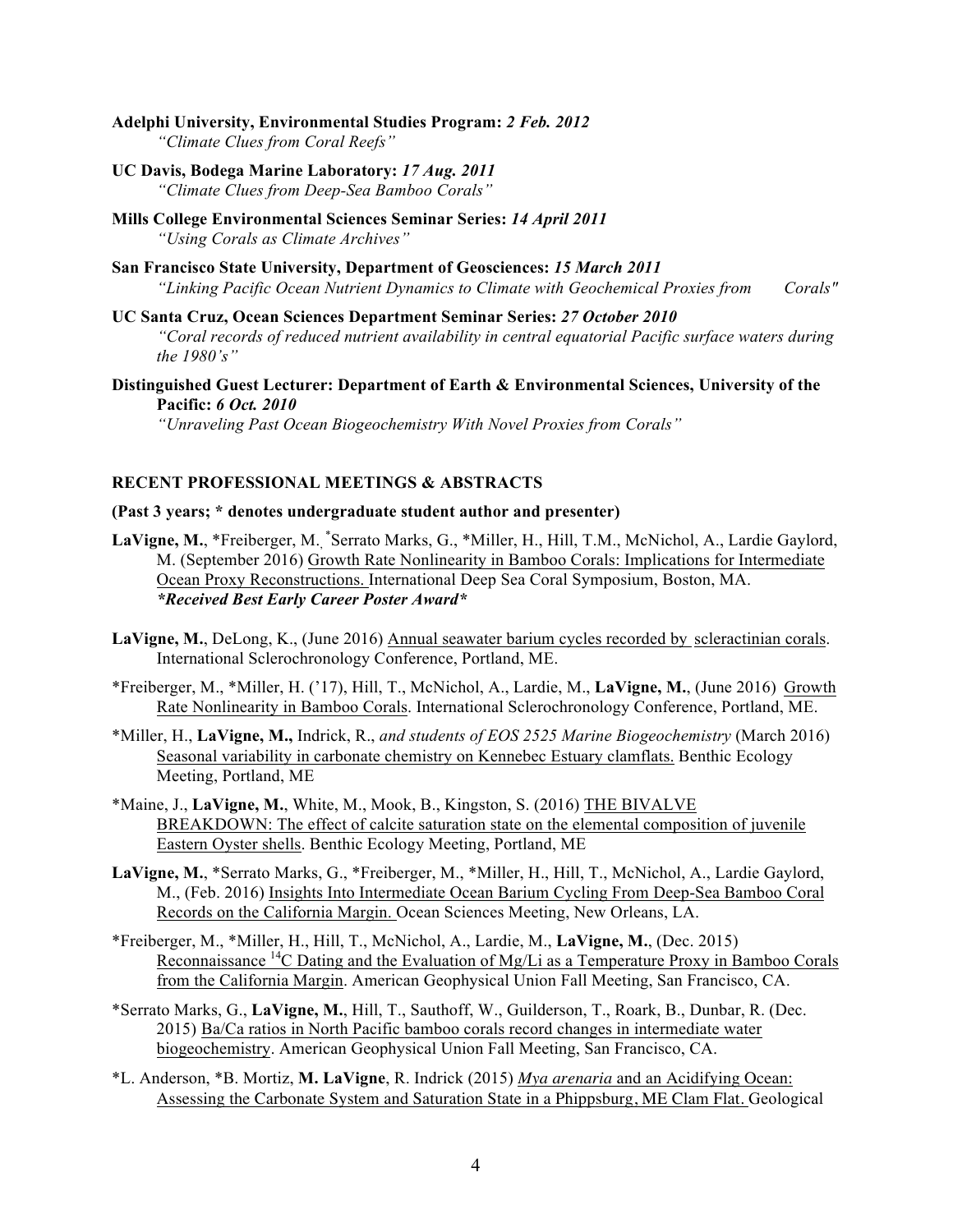Society of Maine Spring Meeting. Waterville, ME.

- \*I. Bolden, I., **LaVigne,** K. DeLong (2015) A Calibration of the Ba/Ca Ratio in Floridian Surface Corals as a Paleo-discharge Proxy. Geological Society of Maine Spring Meeting. Waterville, ME.
- \*L. Anderson, \*B. Mortiz, **M. LaVigne**, R. Indrick (2015) *Mya arenaria* and an Acidifying Ocean: Assessing the Carbonate System and Saturation State in a Phippsburg, ME Clam Flat. Maine Sustainability and Water Conference. Augusta, ME.
- \*G. Serrato Marks, M. **LaVigne**, T. Hill, W. Sauthoff, T. Guilderson, B. Roark, R. Dunbar, (2014) Ba/Ca Reproducibility and Growth Banding in Gulf of Alaska Bamboo Corals. American Geophysical Union Fall Meeting, San Francisco, CA.
- **M. LaVigne,** K. Matthews, A. Grottoli, J. Palardy, R. Sherrell (2014) Multi-colony calibrations of coral Ba/Ca with a contemporaneous *in situ* seawater barium record. American Geophysical Union Fall Meeting, San Francisco, CA.
- Sherrell, R., **LaVigne, M.**, Sinclair, D., Anagnostou, E., Harazin, K., McGregor, H., Tudhope, S., Nurhati, I., Cobb, K., Adkins, J. (2013) Development and application of the P/Ca coral proxy for oceanic phosphate – a status update.  $11^{th}$  International Conference on Paleoceaongraphy, Barcelona, Spain.

# **COURSES TAUGHT**

## **Bowdoin College**

Research in Oceanography: Topics in Paleoceanography: Course #EOS 3515 *Fall 2013,2014* Marine Biogeochemistry: Course #EOS 2525 *Spring 2013,2015, Fall 2015* Equatorial Oceanography: Course #EOS 2540 *Spring 2015, Fall 2015* Earth Climate History: Course #EOS 302 *Spring 2013* Biogeochemistry: An Analysis of Global Change: Course #EOS 200 *Fall 2012* Department of Earth and Oceanographic Science Field Seminar: Grand Manan Island, New Brunswick, Canada: *Sept. 2012;* Hurricane Island, Maine: *Sept. 2013*

**UC Davis:** The Oceans: Course # GEL 16: *Fall 2011* **Rutgers University:** Ocean Science Inquiry: Course # 11:628:303: *Spring 2009*

# **UNDERGRADUATE RESEARCH MENTORING: BOWDOIN COLLEGE**

## **Senior Honors Thesis Advisor:**

- *Hannah Miller ('17):* "Seasonal variability in carbonate chemistry on Kennebec Estuary clam flats"
- *Megan Freiberger ('16):* "Decadal climate, carbon and nutrient variability: New Insights from deepsea bamboo coral records on the California Margin"
- *Julia Maine ('16):* "The chemical responses of oyster shell composition to ocean acidification"
- *Lloyd Anderson ('16)*: "Investigating non-carbonate alkalinity in salt marsh ecosystems"
- *Gabriela Serrato Marks ('15):* "Ba/Ca variability in deep-sea bamboo coral records on the California Margin and Gulf of Alaska" (Currently: Ph.D.student, MIT-WHOI Joint Program)
- *Isaiah Bolden ('15):* "Corals, coasts, and climate change." (Currently: Ph.D. student, U. Washington)

## **Independent Study Advisor:**

- *Jamie Ptacek* ('17): "Bomb-radiocarbon based growth rates from deep-sea bamboo coral records on the California Margin"
- *Hannah Miller:* "Ocean acidification impacts on Maine clam flat sediments." *(Spring 2016)*
- *Gabriela Serrato Marks:* "Growth bands and trace elements in bamboo corals from the Gulf of Alaska." *(Spring 2014)*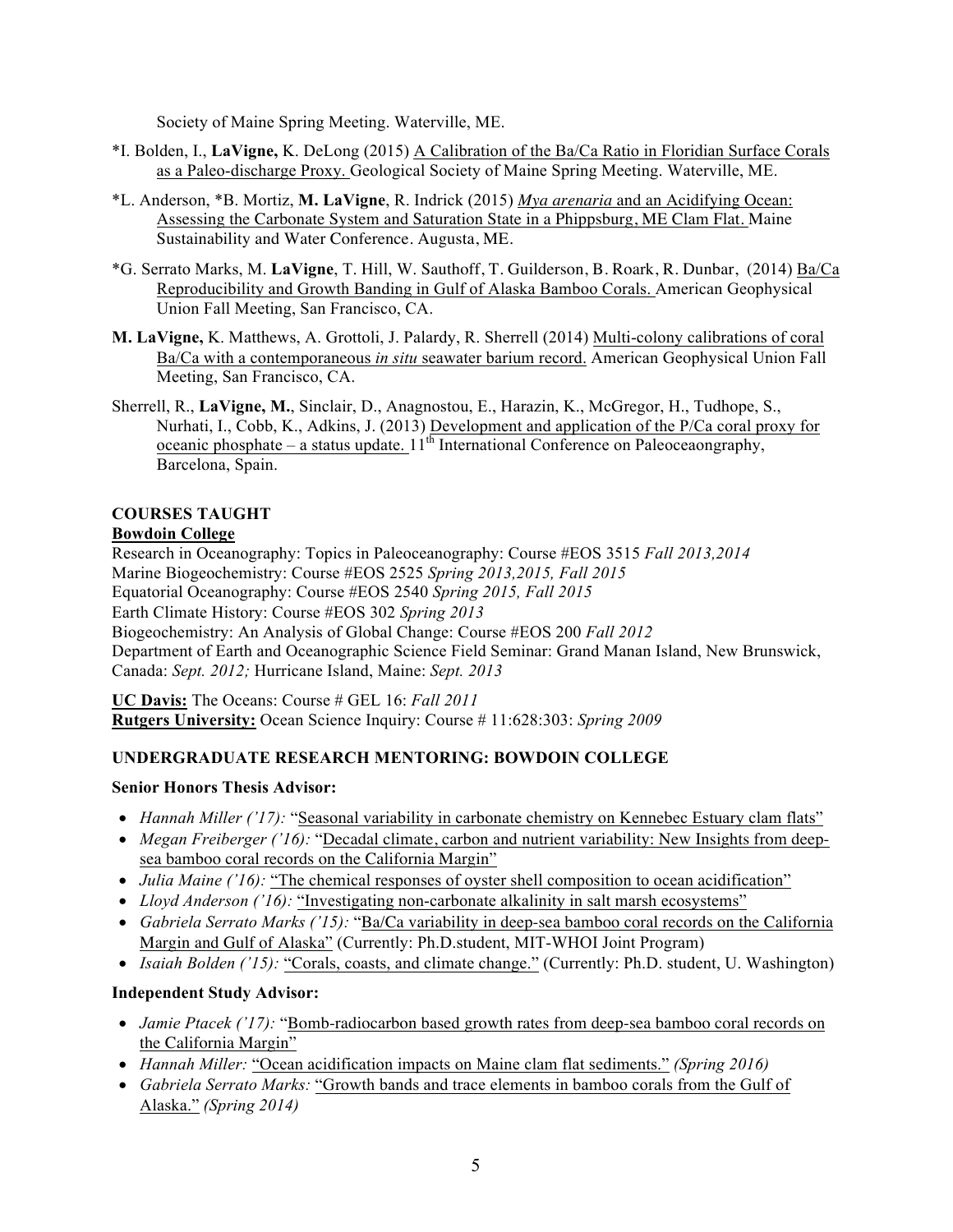- *Isaiah Bolden:* "Corals, coasts, and climate change." *(Fall 2013)*
- *Jessica Turner:* "Investigating the impact of ocean acidification on larval *Ostrea lurida* shell geochemistry using scanning electron microscopy." *(Spring 2013).*

## **Fellowship Program Faculty Advisor:**

**2015-2016: Clare Boothe Luce Fellowship Program** *Faculty advisor for Megan Freiberger ('16): Fellowship aimed to support women in physical science and engineering.*

**2015-2016: Bowdoin Science Experience** *Faculty advisor for Joshua Hollis ('19): Program aimed to introduce students from underrepresented groups to scientific research and academic opportunities at Bowdoin.* 

**2013-2015: Mellon Mays Undergraduate Fellowship Program** *Faculty advisor for Isaiah Bolden ('15): Research fellowship aimed to expand minority faculty in higher education.*

## **Summer Research Advisor:**

## **2016**

- *Jamie Ptacek* ('17): "Decadal climate, carbon and nutrient variability: New Insights from deep-sea bamboo coral records on the California Margin": supported by NSF OCE-RIG Grant to M. LaVigne
- *Hannah Miller ('17):* "Ocean acidification impacts on Maine clam flat sediments": supported by Freedman Summer Felloship Grant to H. Miller
- *Benjamin Geyman ('16):* "Barium isotopes in deep-sea bamboo corals on the California Margin": hosted and advised by T. Horner with support of WHOI Summer Student Fellowship

## **2015**

- *Megan Freiberger ('16):* "Decadal climate, carbon and nutrient variability: New Insights from deep-sea bamboo coral records on the California Margin": supported by a Clare Boothe Luce Fellowship and NSF OCE-RIG Grant to M. LaVigne
- *Hannah Miller ('17):* "Decadal climate, carbon and nutrient variability: New Insights from deep-sea bamboo coral records on the California Margin": supported by NSF OCE-RIG Grant to M. LaVigne
- *Gabriela Serrato-Marks ('15):* "Decadal climate, carbon and nutrient variability: New Insights from deepsea bamboo coral records on the California Margin": supported by NSF OCE-RIG Grant to M. LaVigne

## **2014**

- *Bailey Mortiz ('16):* "Effects of Alkalinity and Ocean Acidification on Clam Shell Development in Phippsburg, ME.": supported by Rusack Coastal Studies Fellowship.
- *Lloyd Anderson ('16):* "An Assessment of pH and the Effects of Ocean Acidification in Phippsburg Clam Flats.": supported by Rusack Coastal Studies Fellowship.

# **2013**

- *Gabriela Serrato Marks ('15):* "Climate reconstructions from bamboo corals": supported by Bowdoin College Gibbons Summer Research Award.
- *Isaiah Bolden ('15):* "Corals, coasts, and climate change": supported by Mellon Mays Undergraduate Research Fellowship.

## **Honors Thesis Advisory Committee Member: Bowdoin College Department of Earth and Oceanographic Science:** *2012-present*

*Undergraduate thesis committee member for S. Kramer ('16), D. Gustafson ('15), C.Payne ('15), D. White ('15), D. Lesser ('14), C. Adams ('14), R. Peabody ('14), A. Westervelt ('14), K. McDonough ('14), T. Thibodeau ('13).*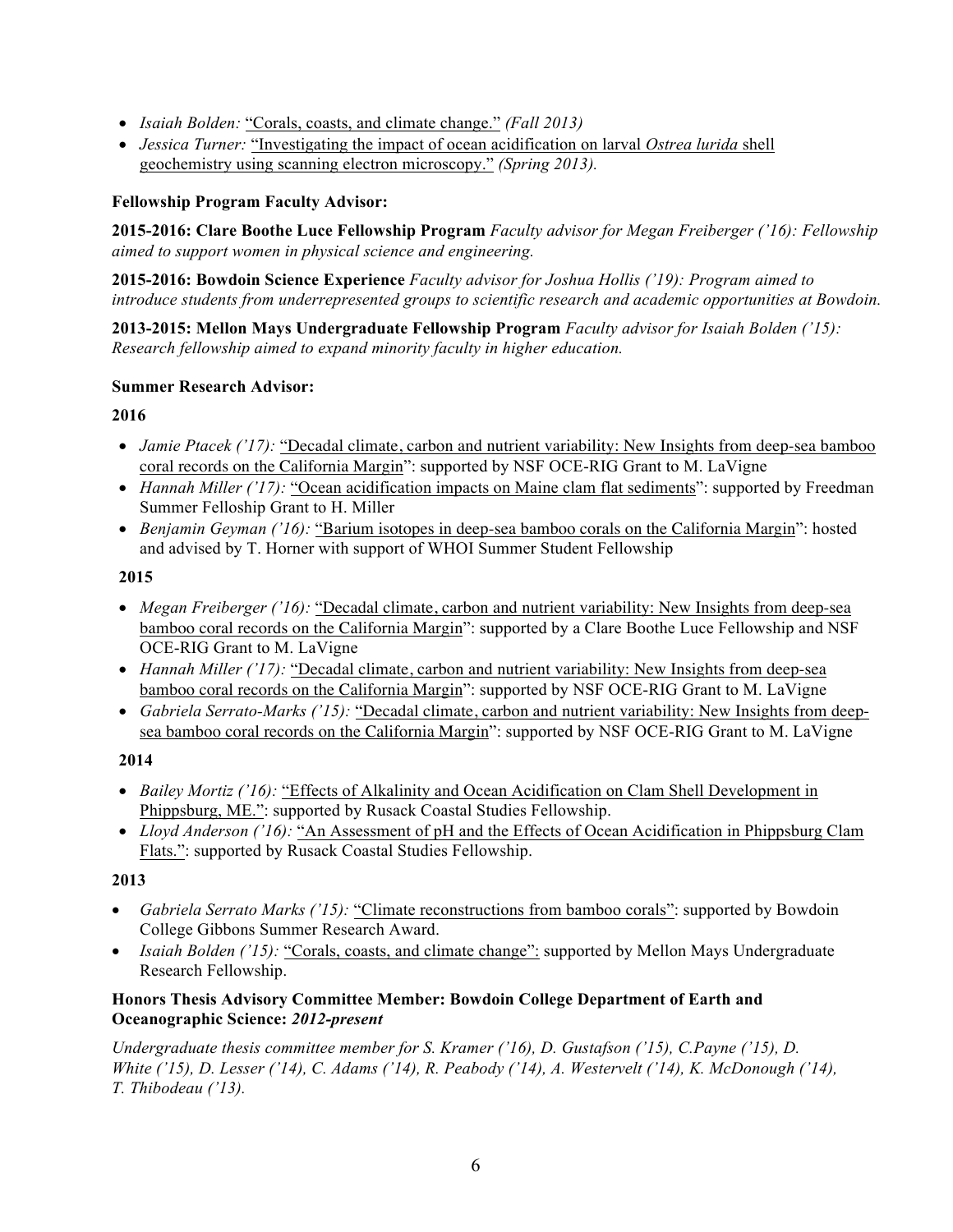## **TEACHING DEVELOPMENT**

- Workshop: *On the Cutting Edge* Teaching Oceanography: *June 2103*
- Webinar Series: Effective Strategies for Undergraduate Geoscience Teaching: *Spring 2103*
- Bowdoin College New Course Development Award: *Spring 2013*
- Teaching Workshop Series: UC Davis Center for Excellence in Teaching and Learning: *Summer 2011*
- Workshop: *On the Cutting Edge* Preparing for an Academic Career in the Geosciences: *2011*

## **OTHER SCHOLARLY ACTIVITIES**

## *SELECTED SERVICE AND OUTREACH*

#### **Journal Reviewer:**

*Biogeosciences, Coral Reefs, Chemical Geology, Continental Shelf Research, Earth and Planetary Science Letters, Environmental Monitoring and Assessment, Geochimica et Cosmochimica Acta, Geophysical Research Letters, Journal of Geophysical Research-Biogeosciences, Mediterranean Marine Science, Nature Communications, Quaternary Science Reviews*

#### **National Science Foundation:**

*Reviewer: Chemical Oceanography, Marine Geology and Geophysics, Paleo Perspectives on Climate Change (P2C2), and Polar Programs Panelist: Marine Geology and Geophysics: 2015*

#### **Session Convener:**

American Geophysical Union Fall 2014 Meeting: *High resolution archives of marine biogeochemistry, climate, and environmental change.*

Ocean Sciences 2014 Meeting: *Records of Biogeochemical and Physical Processes in the Tropical Ocean* American Geophysical Union Fall 2012 Meeting: *Climate Variability from High Resolution Proxies* American Geophysical Union Fall 2010 Meeting*: Paleoceanography at the Interface of Emerging Microanalytical Technologies*

**Instructor:** Upward Bound Oceanography Module (NSF-Funded): *July 2015, July 2016*

#### **Outstanding Student Paper Awards Session Liaison and Judge:**

American Geophysical Union Fall 2014 Meeting: *High resolution archives of marine biogeochemistry, climate, and environmental change.*

American Geophysical Union Fall 2012 Meeting: *Climate Variability from High Resolution Proxies* Ocean Sciences 2012 Meeting: *The Response of Marine Calcifiers to Global Climate Change and Ocean Acidification*

#### **Invited Speaker:**

Phippsburg, ME Shellfish Commission: *April 2015* Aspirations in Maine High School Visit Day: *November 2013* Coastal Studies for Girls Science and Leadership School: *November 2013* "Career Day" Knollwood Elementary School, Piscataway, NJ: *May, 2009*

#### **Bowdoin College Service**

**Committees:**  EOS/Coastal Studies Center Laboratory Instructor Search Committee: *2015*